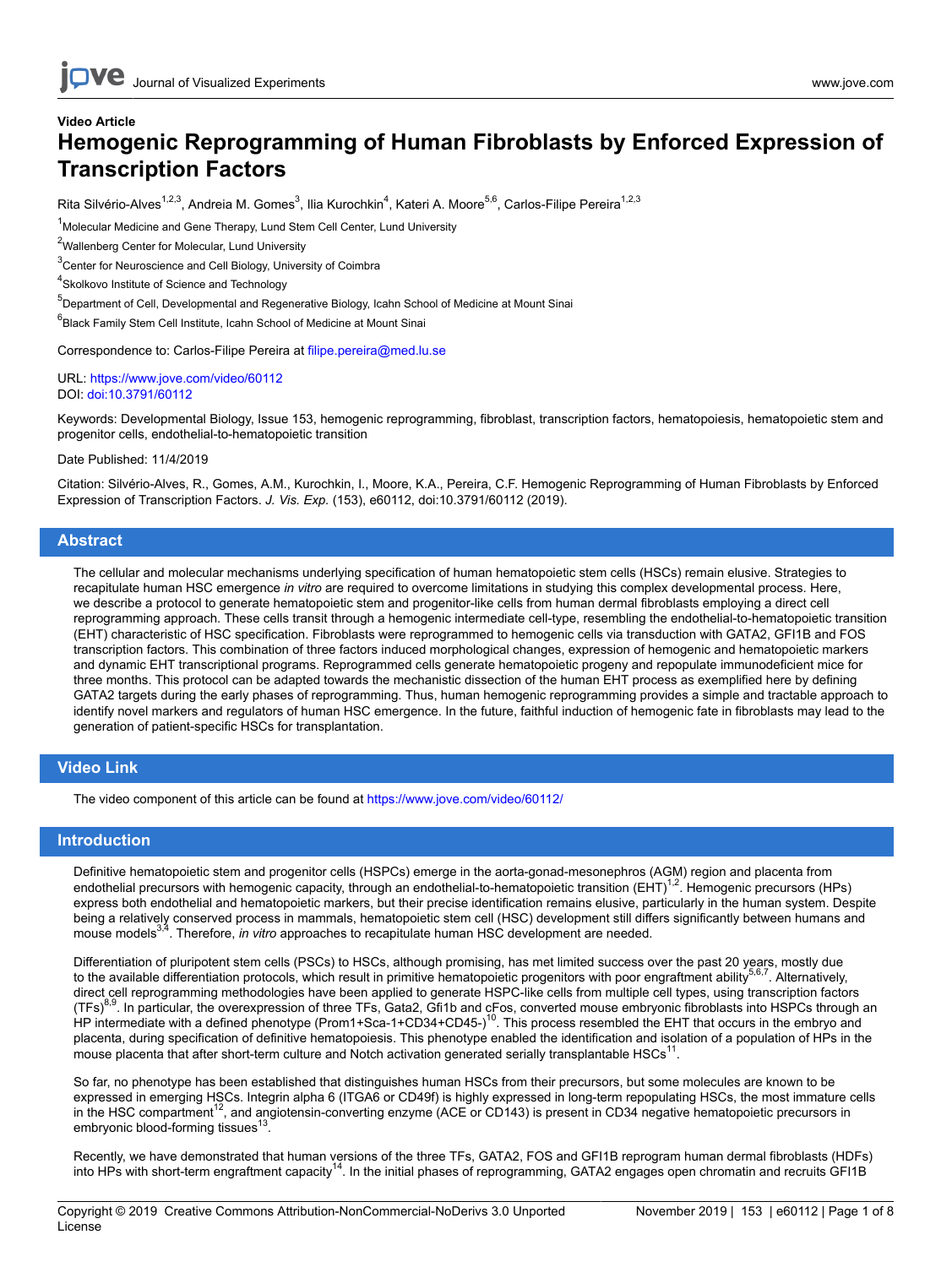**Ove** Journal of Visualized [Experiments](https://www.jove.com) [www.jove.com](https://www.jove.com)

and FOS to repress fibroblast genes and activate endothelial and hematopoietic genes. Induced cells highly expressed CD49f and ACE, and contained a small percentage of cells expressing the HSPC marker CD34. The CD9 gene, which is expressed in HSCs<sup>15</sup> and is important for HSC homing<sup>16</sup>, was shown to be a direct target of GATA2 and among the most up-regulated genes in reprogrammed cells<sup>14</sup>. CD9 may therefore constitute an additional marker for HPs of human definitive hematopoiesis.

In this protocol, we describe the generation of HSPC-like cells from human fibroblasts through enforced expression of GATA2, GFI1B and FOS, as well as an adapted method for chromatin immunoprecipitation (ChIP)-sequencing (seq) analysis at the onset of reprogramming. TFs were encoded in a doxycycline (DOX)-inducible lentiviral vector (pFUW-tetO) that contains a tetracycline response element (TRE) and a minimal CMV promoter, and were transduced together with a constitutive vector containing the reverse tetracycline transactivator protein (pFUW-M2rtTA). When DOX (analog of tetracycline) is added after transduction, it binds to the rtTA protein which interacts with the TRE allowing TF transcription (Tet-On system). The procedure requires 25 days to complete. For ChIP-seq experiments, HDFs were transduced with tagged versions of GATA2 (pFUW-tetO-3xFLAG-GATA2) and GFI1B (pLV-tetO-HA-GFI1B), plus pFUW-tetO-FOS and TF binding sites were analyzed two days after DOX supplementation.

Ultimately, hemogenic reprogramming of human fibroblasts provides an *in vitro* tractable system to study the mechanisms underlying human developmental hematopoiesis and a potential source of patient-specific HSPCs for future clinical application.

### **Protocol**

This protocol was performed according to Lund University's human research ethics committee guidelines and should be done in accordance with individual institutional guidelines.

## **1. Reagent Preparation**

- 1. For Dulbecco's modified Eagle's medium (DMEM)/20% fetal bovine serum (FBS), mix high glucose DMEM containing sodium pyruvate with 20% FBS, 1% penicillin-streptomycin (pen/strep), 1% L-glutamine, 1% non-essential amino acids and 10-4-M 2-mercaptoethanol.
- 2. For complete DMEM, mix high glucose DMEM containing sodium pyruvate with 10% FBS, 1% Pen/strep and 1% L-glutamine.
- 3. For hematopoietic medium, mix hematopoietic medium (**Table of Materials**) with 10-6 M hydrocortisone and 1% pen/strep.
- 4. Use phosphate-buffered saline (PBS) without calcium or magnesium.

## **2. Human Dermal Fibroblast Isolation**

**NOTE:** HDFs can be purchased from certified suppliers (**Table of Materials**). In that case, expand fibroblasts and use them directly in reprogramming experiments (section 4). Alternatively, HDFs can be isolated from donors. If fibroblasts are isolated from different donors, keep the samples separated from each other at all steps of the protocol. Label plates/wells and collection tubes with the identification number of each donor.

- 1. Obtain HDFs from 3 mm round skin punch biopsies performed by qualified physicians.
- 2. Coat three wells of a tissue culture-treated 6-well plate with 500 μL of 0.1% gelatin and incubate for 20 min at 37 °C.
- 3. Aspirate the remaining gelatin solution and add 750 μL of DMEM/20% FBS to each well. The entire surface of the well should be covered with medium.
- 4. Add 1.5 mL of DMEM/20% FBS to the inside surface of a sterile 100 mm petri dish lid and spread the drop with the aid of a 5 mL serological pipette.
- 5. Place the skin biopsy in the medium on the lid with sterilized forceps.
- 6. Dissect the skin biopsy into nine identical sections, using one sterilized scalpel to hold the biopsy in place and a second scalpel to cut.
- 7. Place three biopsy pieces per well using pointed forceps. Make sure the pieces attach to the bottom of the well.
- 8. Lay a 22 mm coverslip on top of the pieces and apply some pressure.
- 9. Incubate the plate at 37 °C, 5% CO<sub>2</sub>, for a week. Check cells daily and add 200 µL of DMEM/20% FBS every 2 days to replace evaporated medium.
- 10. After one week, add up to 2 mL of DMEM/20% FBS and replace medium every 2−3 days.
- 11. **Passage cells at 1:4 ratio when wells are confluent (about 4−8 weeks).**
	- 1. Prepare 0.1% gelatin coated tissue culture-treated 6-well plates.
	- 2. Aspirate medium from wells at 80% confluency and wash once with 1 mL of PBS.
	- 3. Remove coverslip with sterile forceps and place the coverslip into a new well of a 6-well plate, with the tissue side up.
	- **NOTE:** Cells that remained attached to the coverslip will also be harvested.
	- 4. Add 500 μL of dissociation solution (**Table of Materials**) per well (including wells with the coverslips) and incubate at 37 °C, 5% CO<sup>2</sup> for 5−10 min. Check when cells start to rise from the bottom of the well and inactivate the dissociation solution by adding 500 μL of DMEM/20% FBS to each well.
	- 5. Collect fibroblasts from all the wells into a 15 mL conical tube. Add extra medium to the wells to collect the remaining cells. Centrifuge the tube at 350 x *g* for 5 min.
	- 6. In the meantime, add 500 μL of DMEM/20% FBS to each well of previously gelatin coated plates.
	- 7. Aspirate medium and resuspend fibroblasts in 6 mL of DMEM/20% FBS.
	- 8. Add 500 μL of fibroblast suspension to each well (two 6-well plates per sample/donor in total). Incubate cells overnight at 37 °C, 5%  $CO<sub>2</sub>$ .
- 12. On the next day, add 1 mL of DMEM/20% FBS to each well. Replace medium with 2 mL of DMEM/20% FBS every 2−3 days until wells are 80% confluent.
- 13. Repeat section 2.11 for three confluent wells until third passage is reached.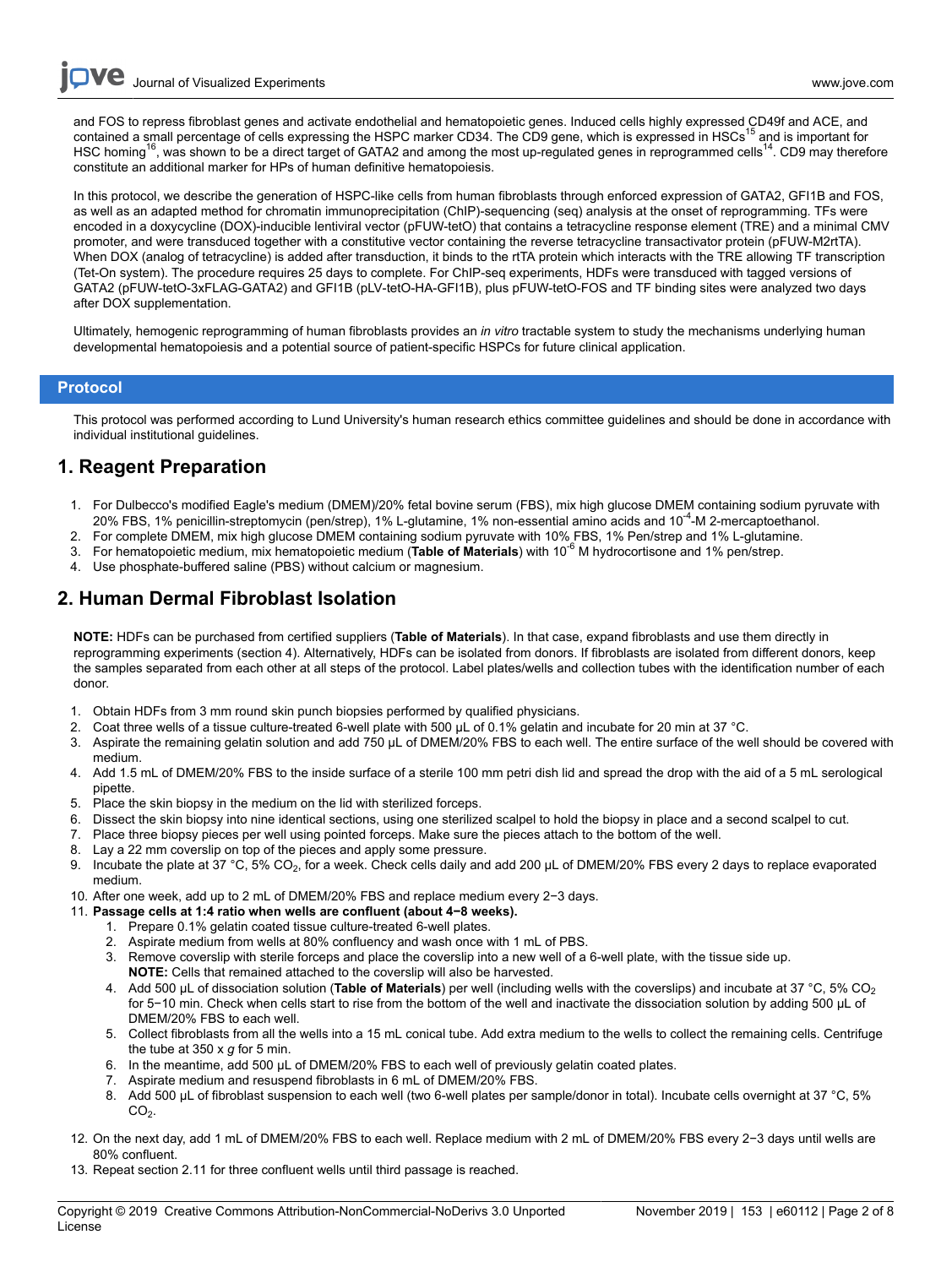### 14. **Freeze fibroblasts from confluent wells (passages 1 and 3).**

- 1. Aspirate medium from the wells and wash once with 1 mL of PBS.
- 2. Dissociate and collect fibroblasts as described in steps 2.11.4 and 2.11.5.
- 3. Count cells with a hemocytometer and centrifuge the tube at 350 x *g* for 5 min.
- 4. After centrifugation, aspirate medium and resuspend fibroblasts in FBS with 10% DMSO at a density of 5 x 10<sup>5</sup> cells/mL.
- 5. Add 1 mL of the cell suspension per cryovial and freeze cells overnight at -80 °C using a freezing container. Move vials to -150 °C (liquid nitrogen) for long-term storage.

# **3. Lentiviral Production**

- 1. Grow HEK293T cells in a 100 mm tissue culture-treated dish with 10 mL of complete DMEM, at 37 °C, 5% CO<sub>2</sub>, until confluency is reached.<br>2. On the day prior to transfection, aspirate medium and wash the dish carefully w
- 2. On the day prior to transfection, aspirate medium and wash the dish carefully with 5 mL of PBS.
- 3. After removing PBS, add 1.5 mL of dissociation solution and incubate at 37 °C, 5% CO<sub>2</sub> for 5−10 min to dissociate cells from the dish. **NOTE:** It is recommended to warm both PBS and dissociation solution before using, so that cells do not suffer a thermal shock.
- 4. Inactivate dissociation solution with 3 mL of complete DMEM and transfer the cell suspension to a 15 mL conical tube. Wash the dish with 5 mL of complete DMEM to remove remaining attached cells and transfer this volume to the 15 mL conical tube.
- 5. Centrifuge cell suspension at 350 x *g* for 5 min.
- 6. Aspirate supernatant and split the cell pellet evenly between six 100 mm tissue culture-treated dishes in a final volume of 10 mL of complete DMEM per dish. Cells should be approximately 60% confluent by the time of transfection.
- 7. **On the next day, transfect cells with the plasmid mixes as follows:**

**NOTE:** This part of the protocol describes the production of lentiviruses in one 100 mm tissue culture-treated dish per plasmid mix. To obtain higher volumes of lentiviral supernatant for concentration, use at least four 100 mm HEK293T cell culture dishes per mix.

- 1. In a 15 mL conical tube, add 10 µg of the three transfer plasmids together: 3.33 µg of pFUW-tetO-GATA2 (Addgene plasmid<br>5028)<sup>14</sup>, 3.33 µg of pFUW-tetO-GFI1B (Addgene #125597)<sup>14</sup> and 3.33 µg of pFUW-tetO-FOS (Addgene of the 2nd generation psPAX2 packaging vector encoding the *Gag*, *Pol*, *Tat* and *Rev* genes (Addgene #12260) and 5 μg of pMD2.G envelope vector encoding the *VSV-G* gene (Addgene #12259). Add water up to 500 μL.
- 2. In two new 15 mL conical tubes add 10 μg of FUW-M2rtTA plasmid (Addgene #20342)<sup>17</sup>, 10 μg of psPAX2 packaging vector and 5 μg of pMD2.G envelope vector to each tube. Add water up to 500 μL. One tube is going to be used as a control.
- To each tube add 62.5 μL of 2 M CaCl<sub>2</sub>. Next, release bubbles into each mixture using a Pasteur pipet inserted into a pipet controller. While bubbles are forming, pipette 500 μL of *N,N*-*bis*(2-hydroxyethyl)-2-aminoethanesulfonic acid (BES) buffered saline (pH 7.1, 25 °C), with a P1000 pipette, drop-wise against the Pasteur pipet and onto the mixture.
- 4. Incubate tubes at room temperature for at least 15 min. The mixtures will appear slightly cloudy after some time.
- 8. Meanwhile, aspirate medium from HEK293T cell dishes (passaged the day before) and add 10 mL of complete DMEM without antibiotics. Be careful and add medium slowly as HEK293T cells are semi-adherent.
- 9. Distribute each individual mixture (approximately 1 mL) evenly and drop-wise into separate dishes and incubate overnight at 37 °C, 5% CO<sub>2</sub>. 10. Replace medium with 4 mL of complete DMEM, 24 h after incubation. Incubate overnight at 37 °C, 5% CO<sub>2</sub>. If available, incubate instead at 32 °C, 5%  $CO<sub>2</sub>$ , as the reduced temperature will increase the half-life of the lentiviral particles.
- 11. **Collect supernatant with lentiviral particles three times to a 50 mL conical tube. Do not mix different lentiviral particles at this point. Each dish will result in 12 mL of lentiviral supernatant. Four dishes of the same viral preparation fit into one 50 mL conical tube. CAUTION:** Perform lentiviral collection in a biosafety level-2 laboratory in a laminar flow hood dedicated for lentiviral work and place viral contaminated waste (tubes, tips, dishes) in an appropriate container for biohazardous materials.
	- 1. Do the first collection 16 h after the last incubation and add 4 mL of complete DMEM. Incubate at 37 °C, 5% CO<sub>2</sub>.
	- 2. Do the second collection 8 h after the first to the same tube, add 4 mL of complete DMEM and incubate at 37 °C, 5% CO<sub>2</sub>.<br>3. Do the third collection 16 h after the second to the same tube and discard the dishes
	- 3. Do the third collection 16 h after the second to the same tube and discard the dishes.
		- **NOTE:** Store lentiviral supernatants at 4 °C after each collection.
- 12. Filter each lentiviral supernatant using a 0.45 μm low-protein binding filter with a cellulose acetate membrane (**Table of Materials**) to a clean tube.
- 13. Add a maximum of 15 mL of filtered supernatant to a centrifugal filter unit with a regenerated cellulose membrane (**Table of Materials**) and spin at 4,000 x g for 25 min, at 4 °C. Discard flow-through. A viscous liquid containing lentiviruses will remain in the filter unit.
- 14. Repeat step 3.13 by adding 15 mL of supernatant on top of the filter unit, until there is no more lentiviral supernatant left. **NOTE:** When there are only a few milliliters of supernatant to concentrate, decrease the spinning time to 10 min. If there is still extra liquid (non-viscous) on the filter, centrifuge for an additional 10 min.
- 15. Make aliquots (50−200 μL depending on the initial supernatant volume) of each type of concentrated lentiviruses and store at -80 °C for longterm storage (1−2 years) or at 4 °C for short-term storage (1−2 weeks).
- **NOTE:** Concentrated or non-concentrated lentiviruses can also be used fresh. Do not re-freeze and thaw as this results in reduced titer.

# **4. Hemogenic Reprogramming**

**NOTE:** Use HDFs with a passage number of three (P3) or higher (until P10) to perform reprogramming experiments.

- 1. Coat a 100 mm tissue culture-treated dish with 5 mL of 0.1% gelatin and incubate at 37 °C for 20 min. Aspirate the remaining gelatin solution.
- 2. Thaw a fibroblast vial and plate cells in the 0.1% gelatin-coated dish. Incubate overnight at 37 °C, 5% CO<sub>2</sub>. If necessary, expand fibroblasts for a longer period of time until the desired passage and confluency are reached.
- 3. Coat a 6-well tissue culture-treated plate with 500 μL of 0.1% gelatin solution and incubate at 37 °C for 20 min. Remove extra gelatin.
- 4. Plate HDFs at a density of 150,000 cells per plate (25,000 cells per well) in 2 mL of complete DMEM per well. Incubate overnight at 37 °C,  $5\%$  CO<sub>2</sub>, to allow cell attachment.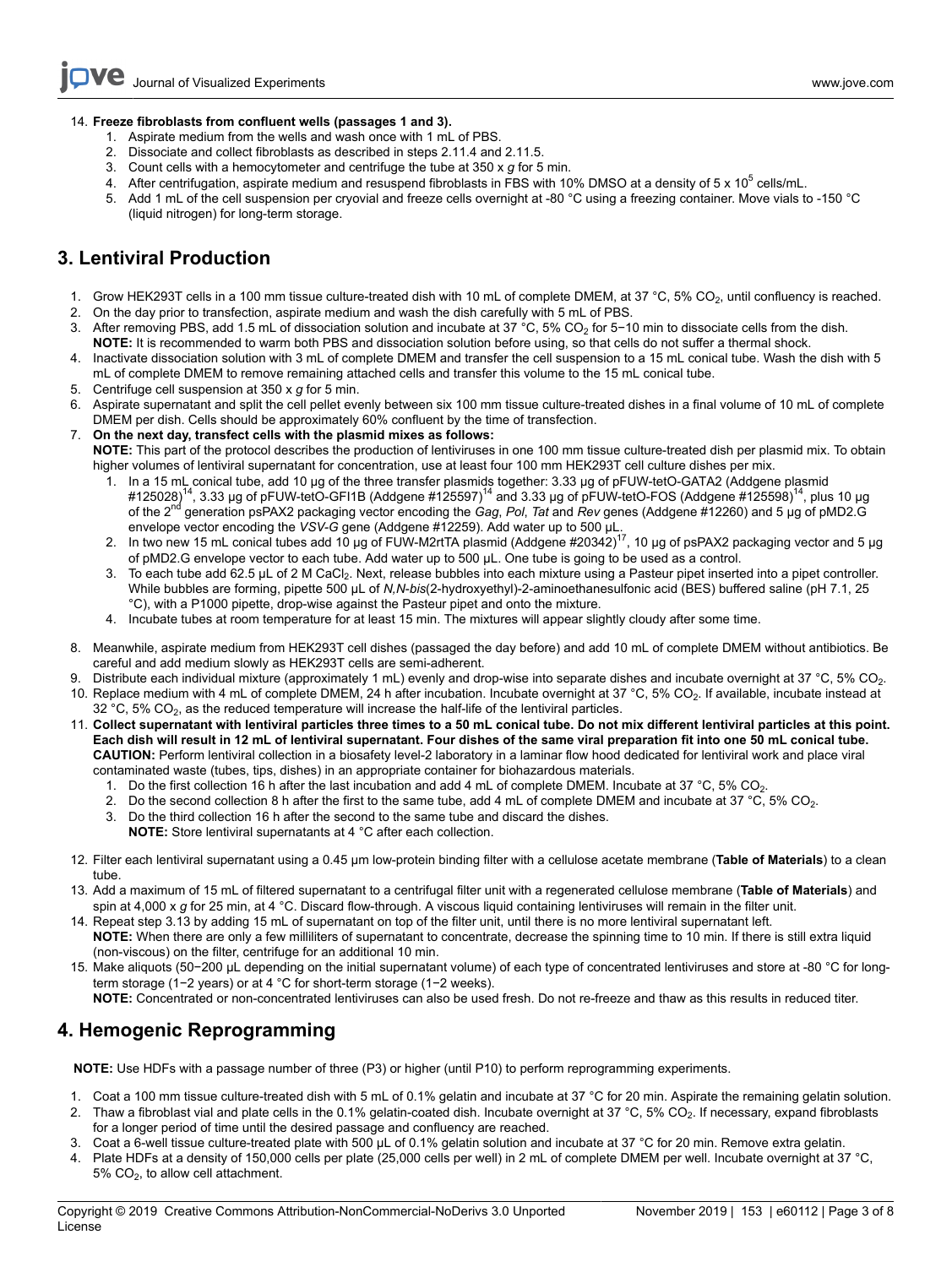**Ove** Journal of Visualized [Experiments](https://www.jove.com) [www.jove.com](https://www.jove.com)

5. Replace medium with 2 mL of complete DMEM plus 8 μg/mL polybrene. Prepare a 1:1 ratio mix of pool-produced TF lentiviruses and M2rtTA in a new microcentrifuge tube.

**NOTE:** In this protocol, pool-production of lentiviruses for the three TFs is performed, which, in authors' hands, results in higher reprogramming efficiency. Alternatively, it is suggested to perform a titration of the individual lentiviral particles by  $qPCR^{18}$ , on a standard cell line. This will be used to define the volume of individual viruses necessary to meet a multiplicity of infection (MOI) optimal for co-transduction and hemogenic reprogramming.

- 6. Distribute 10 to 100 μL of lentiviral mixture per well, to transduce HDFs. This is day -2 of reprogramming. **NOTE:** Defining the optimal volume of lentiviral mix for efficient reprogramming, without compromising cell viability, requires optimization (see **Supplementary Figure 1** for more details). HDFs with more than 7 passages may require higher volumes of viruses than cells with lower passages.
- 7. After 16 h of incubation, remove viruses and add complete DMEM. Allow cells to recover for 6−8 h.
- 8. After recovery, aspirate medium and add 2 mL of complete DMEM with 8 μg/mL polybrene.
- 9. Do a second transduction as described in step 4.6 and incubate at 37 °C, 5% CO2 for 16 h. This is day -1 of reprogramming. The lentiviral mix can be prepared on day -2 for both transductions and kept at 4 °C.
- 10. On the next day, remove the viruses and add complete DMEM supplemented with 1 μg/mL DOX. This is day 0 of reprogramming. Incubate at 37 °C, 5% CO<sub>2</sub> for 48 h.
- 11. **At day 2 of reprogramming, split each well at 1:2 ratio.**
	- 1. Aspirate medium and wash cells with 1 mL of PBS.
	- 2. Aspirate PBS and dissociate cells with 500 μL of dissociation solution. Incubate 5−10 min at 37 °C, 5% CO<sub>2</sub>.<br>3. Inactivate the dissociation solution with 1 mL of complete DMEM and collect cells into a conical tube. C
	- 3. Inactivate the dissociation solution with 1 mL of complete DMEM and collect cells into a conical tube. Centrifuge at 350 x *g* for 5 min.
	- 4. Resuspend the pellet in hematopoietic medium (see step 1.3), supplemented with 1 μg/mL DOX, and plate cells into new tissue culture-treated 6-well plates coated with 0.1% gelatin to a final volume of 2 mL per well.
- 12. Change medium (hematopoietic medium plus DOX) twice a week for the duration of the reprogramming cultures (25 days).
- 13. Analyze resulting reprogrammed cells at different time points by brightfield or fluorescence microscopy (see **Supplementary Figure 2**), flow cytometry, bulk and single-cell RNA sequencing, and transplantation assays for the acquisition of hematopoietic morphology, presence of endothelial and hematopoietic markers, acquisition of endothelial/hematopoietic gene expression profile and regeneration capacity<sup>14</sup>.

# **5. Optimization of Fibroblast Expansion for ChIP-seq Analysis at the Onset of Hemogenic Reprogramming**

- 1. Plate 300,000 HDFs (<P8) in 0.1% gelatin coated tissue culture-treated 6-well plates with complete DMEM to a final volume of 2 mL per well. Incubate overnight at 37 °C, 5% CO<sub>2</sub>.
- 2. On the following day, replace medium with complete DMEM supplemented with 8 μg/mL polybrene.
- 3. Transduce cells with individual factors: pFUW-tetO-FOS<sup>14</sup>, pLV-tetO-HA-GFI1B (Addgene #125599)<sup>14</sup> and pFUW-tetO-3xFLAG-GATA2 (Addgene #125600)<sup>14</sup> or with a pool of the three factors, plus FUW-M2rtTA at 1:1 ratio. Use 10−20 μL total virus (individual TF + M2rtTA or three TFs + M2rtTA). Incubate cells overnight at 37 °C, 5%  $CO<sub>2</sub>$ .

**NOTE:** It is recommended to use twelve 6-well plates per condition (for each individual TF and the three TFs combined).

- 4. Remove lentiviruses and add complete DMEM 16 h after the first transduction. Let cells recover for 6−8 h.
- 5. Transduce cells a second time with the same amount of virus per condition and incubate at 37 °C, 5% CO<sub>2</sub>.
- 6. On the next day remove viruses and add complete DMEM. Incubate at 37 °C, 5% CO<sub>2</sub> for 24 h.
- 7. Re-plate each well into a 0.1% gelatin coated tissue culture-treated 100 mm dish with complete DMEM to a final volume of 10 mL per dish. This represents approximately a 1:6 passage.
- 8. Allow cells to grow for 6 days at 37 °C, 5% CO<sub>2</sub>.
- 9. On day 6 after re-plating, aspirate medium and add complete DMEM with 1 μg/mL DOX. Incubate cells at 37 °C, 5% CO<sub>2</sub> for 2 days.
- 10. Collect fibroblasts and analyze genomic binding sites of the three TFs transduced individually or in combination, by ChIP-seq 2 days after DOX supplementation<sup>14</sup>

DOX supplementation'<sup>--</sup>.<br>**NOTE:** The final seventy-two 100 mm dishes will contain between 20−50 x 10<sup>6</sup> cells, sufficient to perform ChIP-seq experiments and replicates.

### **Representative Results**

A schematic representation of the reprogramming approach using HDFs is illustrated in **Figure 1A**. Fibroblasts are acquired from commercial sources or collected from human donors and expanded *in vitro* previous to reprogramming. After plating, cells are transduced twice with GATA2, GFI1B and FOS (and M2rtTA) lentiviruses, and doxycycline is added at day 0 of reprogramming. On day 2, cells are split and plated in hematopoietic medium until day 25 of culture. Reprogrammed cells may be generated at different time points for multiple applications including transplantation in immunocompromised mice, single-cell RNA-sequencing (scRNA-seq) of purified cell populations (day 2 unsorted, day 15 CD49f<sup>+</sup> CD34 and day 25 CD49f<sup>+</sup>CD34<sup>+</sup> cells), as well as microscopy and flow cytometry analysis for the cell surface markers CD49f, CD34, CD9 and CD143. Representative cytometry plots show ~17% of reprogrammed cells expressing both CD49f and CD9 (**Figure 1B, left panel**), after 25 days of reprogramming. The majority of double positive cells express CD143 (~86%), and a small population express CD34 (0.9%), suggesting a dynamic hemogenic fate induction. These markers are not activated in M2rtTA transduced HDFs cultured for 25 days (**Figure 1B, right panel**). Immunofluorescence images confirm expression of CD9 and CD143 in adherent and round cells, morphologically distinct from fibroblasts that are negative for these markers (**Figure 1C**). Human hemogenic colonies also express CD49f and CD34<sup>14</sup>. ScRNA-seq analysis of HDFs, day 2 unsorted cells, and purified reprogrammed cells at day 15 (CD49f<sup>+</sup>CD34<sup>-</sup>) and day 25 (CD49f<sup>+</sup>CD34<sup>+</sup>) show a stepwise increase in CD49f, CD9 and CD143 expression from day 2 to day 25. CD49f and CD9 positive cells appear first during the reprogramming process, between day 2 and 15, indicating that these molecules may represent markers of early human hemogenesis. CD143 expression starts to be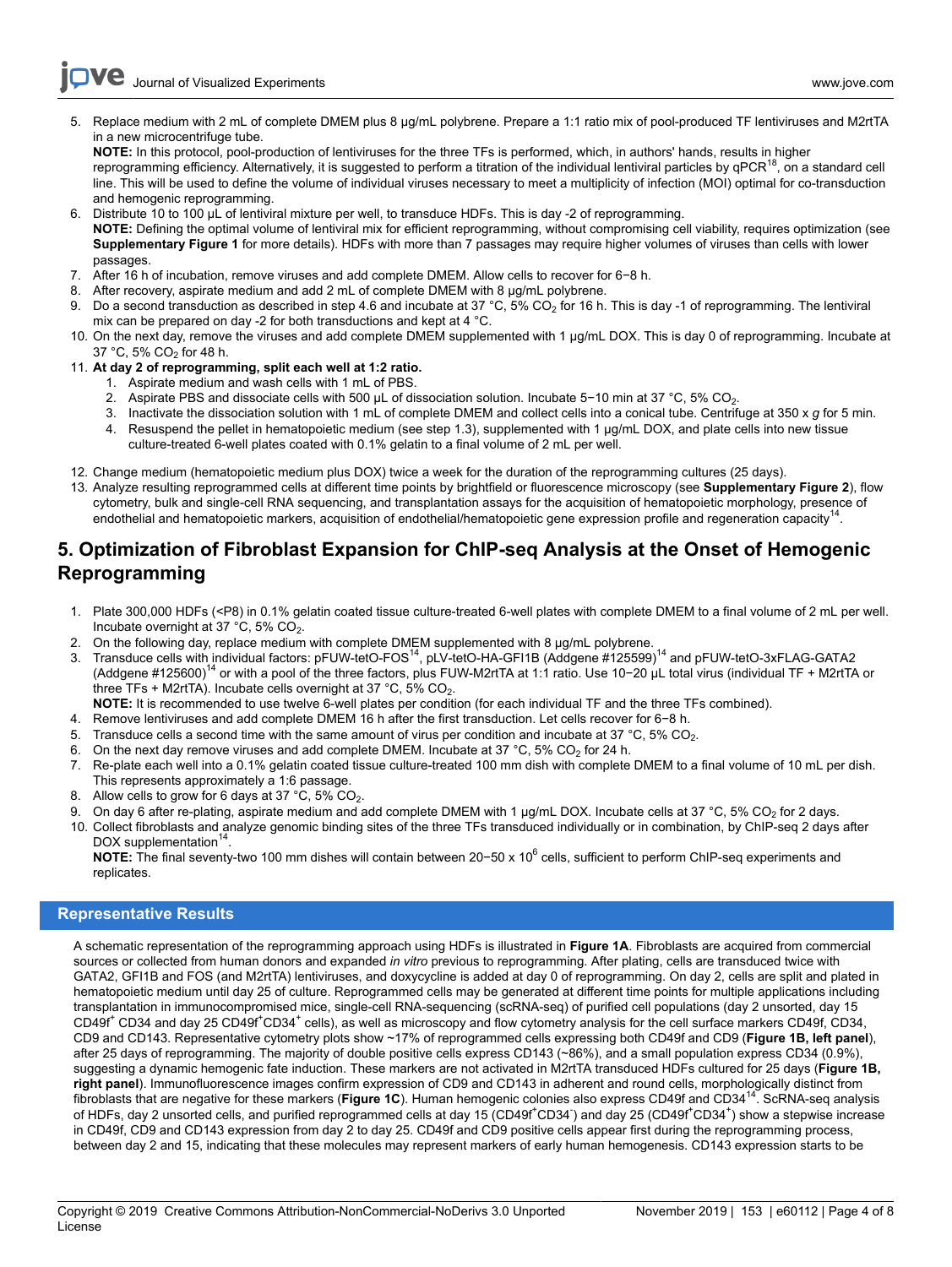detected at day 15 and CD34 expressing cells are detected only at later time points (day 25). CD34<sup>+</sup> umbilical cord blood (UCB) cells were used as reference (**Figure 1D**).

**Figure 2A** describes a modified protocol to generate sufficient number of cells for ChIP-seq analysis at the initial stages of hemogenic reprogramming (day 2). First, HDFs are plated at a density two times higher than in the standard protocol (300,000 cells versus 150,000 cells per plate). After transduction, each well is re-plated into a 100 mm dish allowing cells to expand for 6 days before supplementing medium with DOX. Cells are analyzed 2 days after adding DOX and consequent TF expression. **Figure 2B** shows genome browser profiles of GATA2 binding to genomic regulatory regions of *ITGA6* and *ACE* when cells are co-transduced with the three factors (3TFs) or GATA2 individually. GATA2 also binds to open chromatin regions of CD9 and CD34 genes<sup>14</sup>.



**Figure 1: Induction of hemogenic fate in human dermal fibroblasts.** (**A**) Experimental strategy for hemogenic reprogramming of human dermal fibroblasts (HDFs). Fibroblasts from skin punch biopsies are collected from donors, expanded and transduced with GATA2, GFI1B, FOS and M2rtTA lentiviruses. Doxycycline (DOX) is added to the culture at day 0 of reprogramming and cells are analyzed at several time points until day 25. scRNA-seq, single cell RNA-sequencing. FACS, Fluorescence-Activated Cell Sorting. (**B**) Gating strategy used to evaluate the expression of hemogenic/hematopoietic markers by flow cytometry at day 25 after transduction with the three transcription factors (3TFs). Cytometry plots show percentage of double positive cells for CD49f and CD9, gated in the live-cell population (DAPI-negative). Within the double positive population, the expression of CD143 and CD34 is shown. HDFs transduced only with M2rtTA virus under the same culture conditions are used as control. (**C**) Immunofluorescence images of day 25 reprogrammed colonies confirming the expression of CD9 (upper panel) and CD143 (lower panel). Cells were stained with antibodies (**Table of Materials**) diluted 1:100 in PBS/2% FBS with mouse serum, incubated 20 min at 37 °C, 5% CO<sub>2</sub>, washed three times and imaged in PBS/2% FBS. Phase, phase-gradient contrast. Scale bars = 50 µm. (D) ScRNA-seq analysis of 253 cells at different time points. Expression of *ITGA6*, *CD9*, *ACE* and *CD34* is activated during reprogramming. Cells are collected at day 2 (unsorted), day 15 (CD49f<sup>+</sup>CD34 ) and day 25 (CD49f<sup>+</sup>CD34<sup>+</sup>). HDFs and CD34<sup>+</sup> umbilical cord blood (34+UCB) cells are used as references. [Please click here to view a larger version of this figure.](https://www.jove.com/files/ftp_upload/60112/60112fig1alarge.jpg)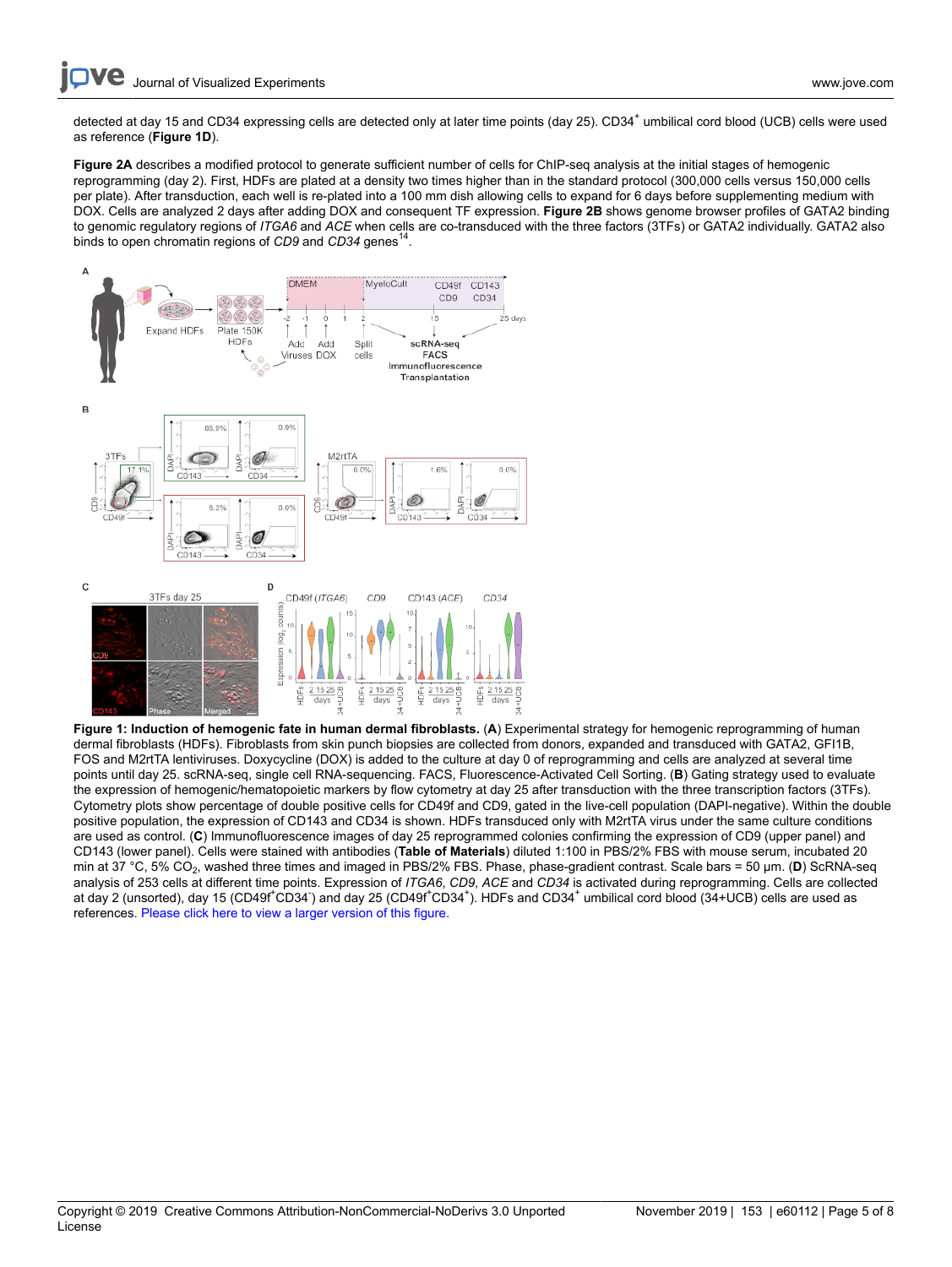



**Figure 2: Expansion of human dermal fibroblasts for ChIP-seq analysis.** (**A**) Experimental strategy depicting a modified protocol to generate high numbers of transduced human dermal fibroblasts (HDFs) for ChIP-seq at day 2 of reprogramming. 300,000 cells are plated in 6-well plates and transduced twice with individual factors (pFUW-tetO-FOS, pLV-tetO-HA-GFI1B or pFUW-tetO-3xFLAG-GATA2) or a combination of the three factors (plus M2rtTA). After removing viruses, fibroblasts are expanded for six days in 100 mm dishes. Doxycycline (DOX) is added at day 0 and cells are collected two days after DOX addition. (**B**) Genome browser profiles highlighting GATA2-binding sites (grey boxes) at *ITGA6* and *ACE loci* two days after transduction with the three transcription factors (3TFs) or with GATA2 alone. The total number of mapped reads is represented on the y-axis. [Please click here to view a larger version of this figure.](https://www.jove.com/files/ftp_upload/60112/60112fig02large.jpg)



Mix M2rtTA +  $3TFs$  ( $\mu$ L)

**Supplementary Figure 1: Defining an optimized lentiviral volume for efficient hemogenic reprogramming.** Increasing volumes of concentrated (10 to 100 μL) pool-produced lentiviral particles (3TFs: GATA2, GFI1B and FOS) are used to transduce human dermal fibroblasts (HDFs), together with M2rtTA at a ratio of 1:1, following steps 4.5−4.12 of the protocol. Reprogrammed cells are analyzed at day 25 to define an optimal volume of transduction for hemogenic reprogramming, given by the percentage of CD49f<sup>+</sup>CD9<sup>+</sup> cells gated in live-cells (DAPI-negative). Cell viability can be assessed by quantifying the absolute number of live cells at day 25. HDFs transduced with M2rtTA (100 μL) are used as negative control. [Please click here to view a larger version of this figure.](https://www.jove.com/files/ftp_upload/60112/60112suppfig1large.jpg)



**Supplementary Figure 2: Morphology changes during hemogenic reprogramming of human dermal fibroblasts.** Human Dermal Fibroblast (HDF) cultures are imaged at the day of the first transduction (day -2), when DOX is added to the cultures (day 0), two days (day 2) and fifteen days (day 15) after DOX supplementation, and at the end-point of the experiment (day 25). Hemogenic colonies at days 15 and 25 are highlighted. Scale bars = 100 µm. [Please click here to view a larger version of this figure.](https://www.jove.com/files/ftp_upload/60112/60112suppfig2large.jpg)

#### **Discussion**

In this article, a method is described to generate hematopoietic progenitor cells directly from human fibroblasts, which go through an HP cell intermediate, similarly to definitive  $HSCs<sup>1</sup>$ .

Pool-production of lentiviral particles encoding GATA2, GFI1B and FOS was preferred over individual production, since in our hands it results in higher reprogramming efficiencies (unpublished data). Lentiviruses, as members of the *Retroviridae* family, normally contain two copies of positive single-stranded RNA<sup>19</sup>. The increased reprogramming efficiency may be due to packaging of two different transgenes in the same lentiviral particle, resulting in increased number of cells co-transduced with the three transcription factors. To ensure the success of this protocol, it is necessary to transduce HDFs with adequate amount of virus depending on the cell passage to obtain an optimal balance between reprogramming efficiency and cell viability, as recommended in step 4.6. Moreover, fresh non-concentrated viruses can be used. It is recommended to transduce cells with 0.5-3 mL of 3TFs pool and M2rtTA. Also, cell density should be adjusted according to the application.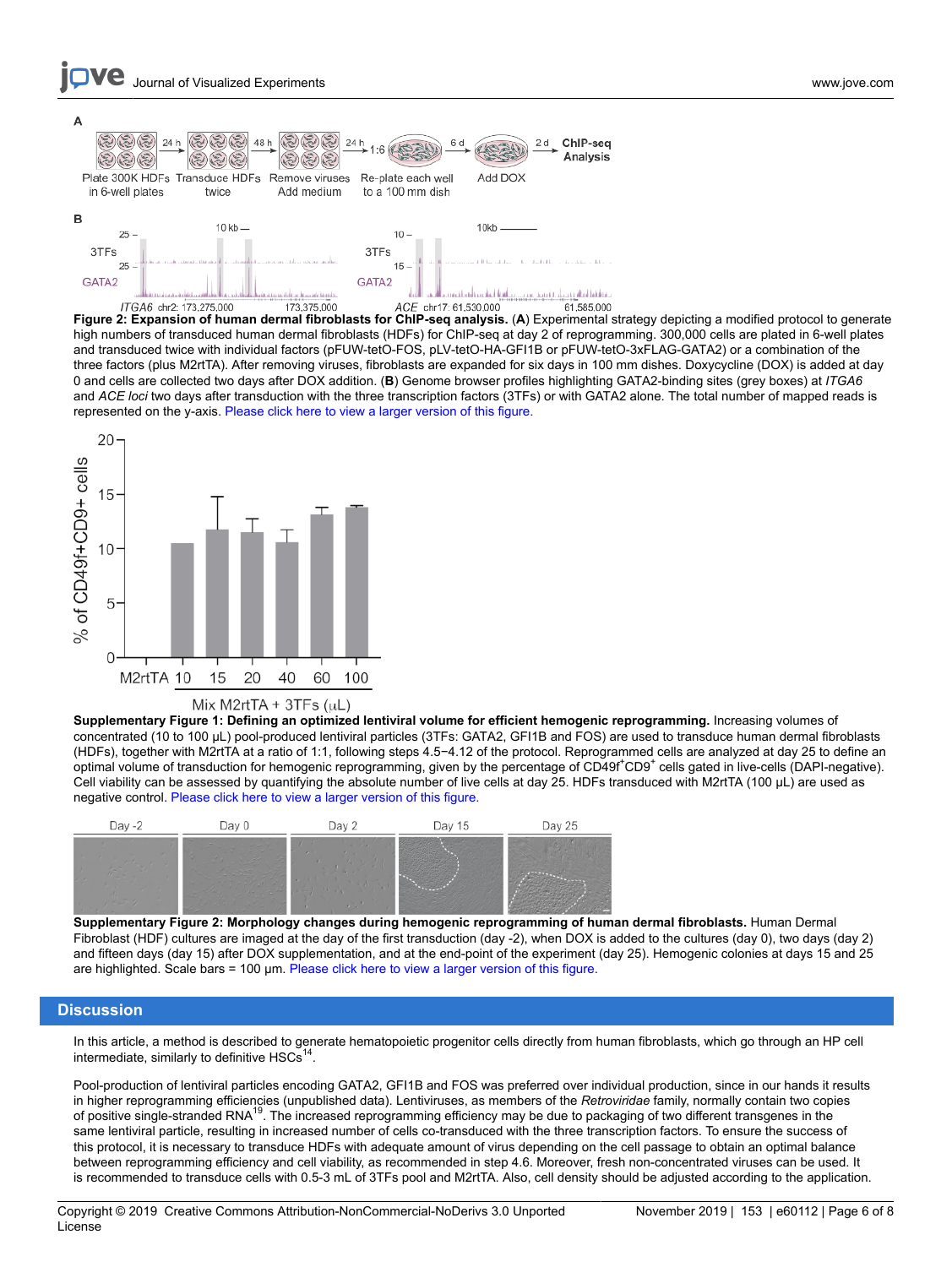150 000 HDFs per 6-well plate (step 4.4) provided the optimal density to perform FACS, transplantation and flow cytometry analysis of reprogrammed cells. For ChIP-seq experiments, more cells were required from the beginning (step 5.1). It is important to check cells regularly for morphological changes and replace hematopoietic medium twice a week to support the emergence of induced hematopoietic cells. Addition of hematopoietic cytokines or co-culture in feeder layers may increase reprogramming efficiency.

With this method, we can identify new hematopoietic markers that are dynamically expressed during hemogenic reprogramming. CD9, which<br>was shown to be up-regulated in reprogrammed cells at the transcriptional level<sup>14</sup>, is reprogramming together with CD49f and CD143, serving as a novel marker of human HSC precursors. We also show that *ITGA6* and *ACE* are direct targets of GATA2 during the initial stages of hemogenic reprogramming, in addition to *CD9* and *CD34*<sup>14</sup>, providing a direct mechanistic link between human hemogenic precursor phenotype and GATA2.

One advantage of this system resides in the use of relatively homogeneous fibroblast cultures. While PSCs are easily expanded and maintained in vitro, differentiation protocols generate heterogeneous populations that include hematopoietic progenitors, which engraft poorly<sup>5,6,7</sup>. Moreover, there is a risk of tumorigenesis when transplanting PSC-derived HSPCs, since undifferentiated PSCs may still remain in culture even after employing differentiation protocols. Alternatively to fibroblasts, direct reprogramming to HSCs has been applied to blood-committed progenitors<sup>20</sup> and endothelial cells<sup>21</sup>. However, starting with blood-restricted progenitor cells hinders therapeutic application of the resulting HSCs if the patient carries mutations that affect the stem/progenitor hematopoietic population<sup>22</sup>. In the case of endothelial cells, these are more difficult to obtain compared to fibroblasts, and constitute a very heterogeneous cell population in terms of phenotype, function and structure, which are organdependent<sup>23</sup>. Other studies have succeeded in reprogramming mouse fibroblasts into engraftable hematopoietic progenitors<sup>24,25</sup> yet, so far, no other protocol describes the generation of HSPC-like cells from human fibroblasts.

This approach, coupled with pharmacological inhibition, gene knock-out, or knock-down permits to define individual or combination of factors that are required to directly induce human HSCs. Employing high efficiency screening methodologies based on recent CRISPR-Cas9 technologies in HDFs prior to reprogramming, represents an exciting endeavor for defining novel regulators of human definitive hematopoiesis. In the future, reprogramming non-blood related human cell types such as fibroblasts will serve as a platform to generate healthy patient-tailored hematopoietic progenitor cells for clinical applications.

#### **Disclosures**

The authors have nothing to disclose.

#### **Acknowledgments**

The Knut and Alice Wallenberg foundation, the Medical Faculty at Lund University and Region Skåne are acknowledged for generous financial support. This work was supported by a grant from Olle Engkvists Stiftelse (194-0694 to Filipe Pereira) and PhD scholarships from Fundação para a Ciência e Tecnologia (PTDC/BIM-MED/0075/2014 to Filipe Pereira, and SFRH/BD/135725/2018 and SFRH/BD/51968/2012 to Rita Alves and Andreia Gomes). This study was also supported by funds from NIH and NYSTEM (1R01HL119404 and C32597GG to Kateri A. Moore).

### **References**

- 1. Ivanovs, A. et al. Highly potent human hematopoietic stem cells first emerge in the intraembryonic aorta-gonad-mesonephros region. *Journal of Experimental Medicine.* **208**, 2417–2427 (2011).
- 2. Tavian, M., Biasch, K., Sinka, L., Vallet, J., Péault, B. Embryonic origin of human hematopoiesis. *International Journal of Developmental Biology.* **1065**, 1061–1065 (2010).
- 3. Medvinsky, A., Rybtsov, S., Taoudi, S. Embryonic origin of the adult hematopoietic system: advances and questions. *Development.* **138**, 1017–1031 (2011).
- 4. Ivanovs, A. et al. Human haematopoietic stem cell development: from the embryo to the dish. *Development.* **144**, 2323–2337 (2017).
- 5. Daniel, M. G., Pereira, C.-F., Lemischka, I. R., Moore, K. A. Making a Hematopoietic Stem Cell. *Trends in Cell Biology.* **26**, 202–214 (2016).
- 6. Vo, L., Daley, G. De novo generation of HSCs from somatic and pluripotent stem cell sources. *Blood.* **125**, 2641–2648 (2015).
- 7. Rafii, S. et al. Human ESC-derived hemogenic endothelial cells undergo distinct waves of endothelial to hematopoietic transition. *Blood.* **121**, 770–781 (2013).
- 8. Ebina, W., Rossi, D. J. Transcription factor-mediated reprogramming toward hematopoietic stem cells. *EMBO Journal.* **34**, 694–709 (2015).
- 9. Sugimura, R. et al. Haematopoietic stem and progenitor cells from human pluripotent stem cells. *Nature.* **545**, 432–438 (2017).
- 10. Pereira, C. F. et al. Induction of a Hemogenic Program in Mouse Fibroblasts. *Cell Stem Cell.* **13**, 205–218 (2013).
- 11. Pereira, C. F. et al. Hematopoietic Reprogramming *In vitro* Informs *In Vivo* Identification of Hemogenic Precursors to Definitive Hematopoietic Stem Cells. *Developmental Cell.* **36**, 525–539 (2016).
- 12. Notta, F. et al. Isolation of Single Human Hematopoietic Stem Cells Capable of Long-Term Multilineage Engraftment. *Science.* **333**, 218–221 (2011).
- 13. Sinka, L., Biasch, K., Khazaal, I., Péault, B., Tavian, M. Angiotensin-converting enzyme (CD143) specifies emerging lympho-hematopoietic progenitors in the human embryo. *Blood.* **119**, 3712–3724 (2012).
- 14. Gomes, A. M. et al. Cooperative Transcription Factor Induction Mediates Hemogenic Reprogramming. *Cell Reports.* **25**, 2821–2835 (2018).
- 15. Karlsson, G. et al. Report The Tetraspanin CD9 Affords High-Purity Capture of All Murine Hematopoietic Stem Cells. *Cell Reports.* **4**, 642–8 (2013).
- 16. Leung, K. T. et al. The tetraspanin CD9 regulates migration, adhesion, and homing of human cord blood CD34+ hematopoietic stem and progenitor cells. *Blood.* **117**, 1840–1851 (2011).
- 17. Hockemeyer, D. et al. A drug-inducible system for direct reprogramming of human somatic cells to pluripotency. *Cell Stem Cell.* **3**, 346–353 (2008).